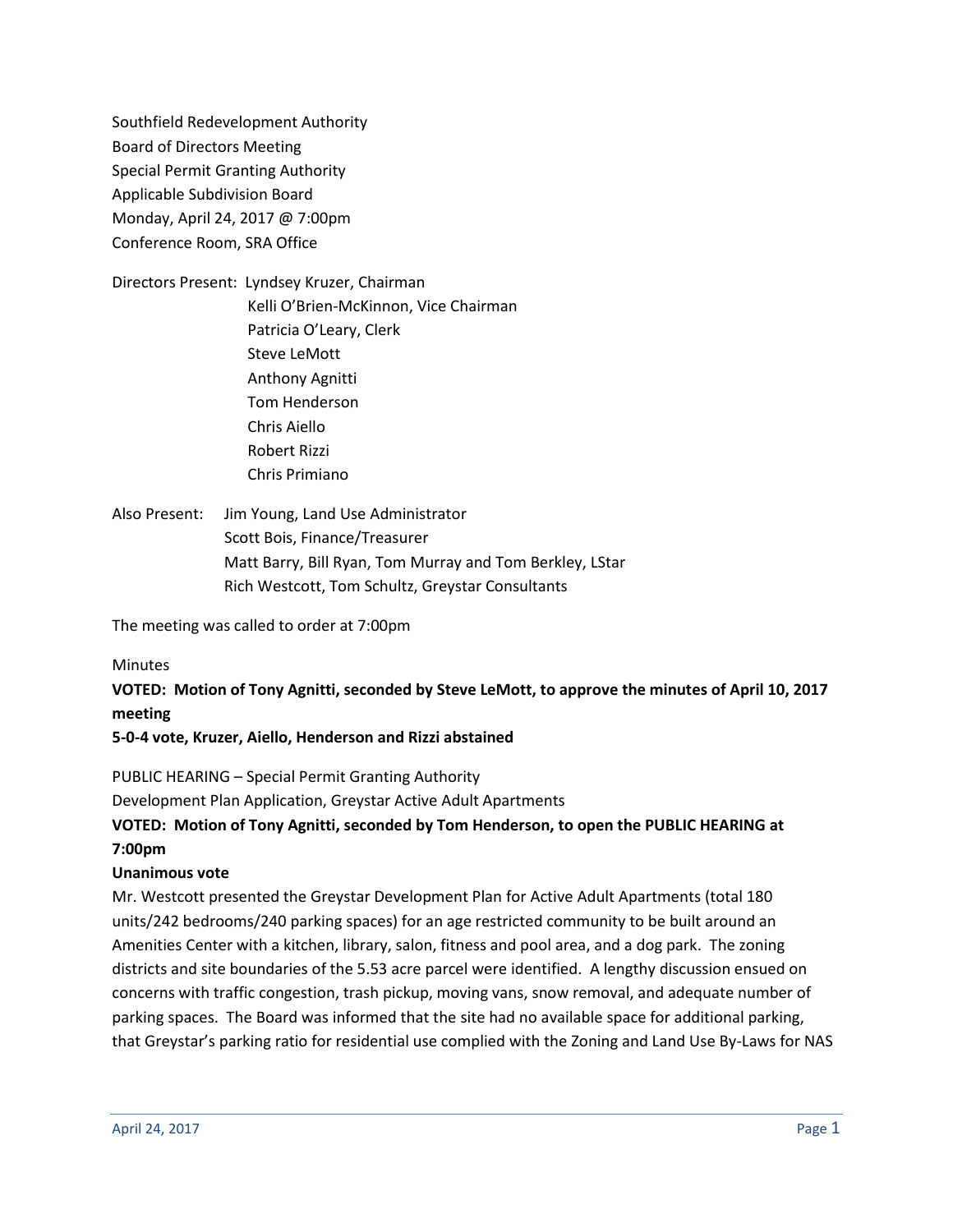South Weymouth; and that prior Southfield apartment projects had higher parking ratios than what Greystar proposed. Mr. Henderson suggested Greystar scale down the dimensions of some of the standard parking spaces for compact cars in order to gain additional spaces. Mr. Young noted the bedroom count could also be capped to help keep the parking ratio lower.

Mr. Shultz reviewed the proposed building forms and exterior features, and listed the specific waivers that Greystar requested from the Architectural and Urban Design Standards:

Section 2.3.6(3) – no water table to allow design flexibility on first floor due to grade variations Section 3.3.5 - minimum reveal on windows and doors due to flashing and waterproofing requirements and siding type

Section 3.3.6 - relief from eave overhang on flat roof areas

Section 7.4.6 - allowance for a circular, one way drive in front of the Amenity Center

The Board received written comments on Greystar's Development Plan from Abington Planning Board and from Southfield Neighborhood Association, each noting concerns related to traffic and parking.

### PUBLIC COMMENT

Mrs. Parsons, Rockland, was informed that site Stormwater would flow to an onsite drainage system connected to Memorial Grove Ave (MGA) drainage system, and then discharge into the wet detention pond located adjacent to the site.

Mr. Miller, Southfield Resident, voiced concern over potential overflow parking and potential safety risks from a circular driveway on MGA. He asked that the Development Plan not be approved at this time.

**VOTED: Motion of Tom Henderson, seconded by Chris Primiano, to close the PUBLIC HEARING at 8:18pm**

### **Unanimous vote**

Board Measure 17-014

The Board considered each waiver request from the Architectural and Urban Design Standards and Guidelines separately, before voting on the Development Plan

# **VOTED: Motion of Tom Henderson, seconded by Chris Aiello, to waive Section 2.3.6 (3) for more design flexibility for the first floor, given grade variations on site**

**Unanimous 9-0 vote**

**VOTED: Motion of Tom Henderson, seconded by Chris Aiello, to waive Section 3.3.5 and to allow a 1 inch minimum reveal due to proposed siding type and flashing and waterproofing requirements Unanimous 9-0 vote**

**VOTED: Motion of Tom Henderson, seconded by Steve LeMott, to waive Section 3.3.6 (1) that any flat roof areas have parapet conditions without an overhang**

**Unanimous 9-0 vote**

**VOTED: Motion of Tom Henderson, seconded by Chris Aiello, to waive Section 7.4.6 and to allow a circular one-way driveway at the front of the proposed Amenities Center**

**7-2-0 vote LeMott and Kruzer opposed**

**VOTED: Motion of Tom Henderson, seconded by Pat O'Leary, that the Special Permit Granting Authority approve the Development Plan Application for the Active Adult Apartments project**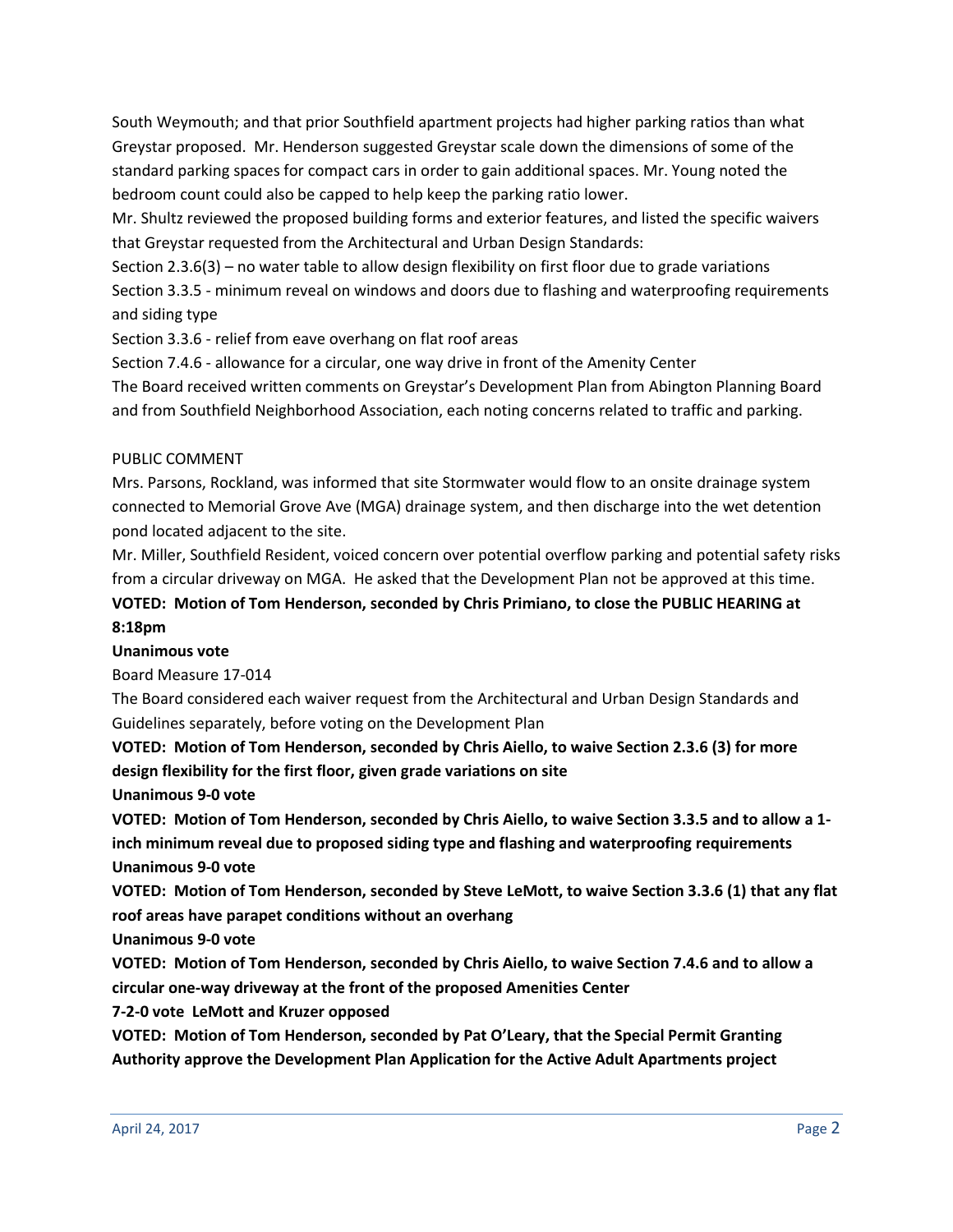# **submitted by Greystar GP II,LLC with conditions, and contingent that the number of parking spaces equal one per bedroom plus 8 spaces for staff, and excluding the five (5) pick up/drop off spaces in front of the Amenities Center**

#### **Unanimous 9-0 vote**

### ANR Plan – LStar Recreation Complex

Mr. Young noted the 25 acre recreation complex, proposed as a single parcel, had frontage on MGA (a public way), and also noted that a portion of the site was located in the open space jurisdiction of the Town of Weymouth. The ANR Plan required both SRA Board and Weymouth Planning Board signatures. Mr. Henderson noted that on March 27<sup>th</sup> the Board voted to approve LStar's Recreation Complex Plan, contingent upon payment of past due bills totaling \$124,911. The Board was informed that payment had not been received as of today, and that another \$51,495 was now 30 days past due. Mr. Young stated that LStar had been promptly informed of the Board's Decision to withhold issuance of the original Recreation Complex Site Plan Decision until full payment was received. The Chairman directed LStar to pay \$124,911 and/or submit a letter of dispute no later than May 1, 2017. Board Measure 17-016

**VOTED: Motion of Tom Henderson, seconded by Chris Aiello, that Approval under the Subdivision Control Law is not required for the subdivision of land as shown on the plan entitled 'Approval-Not-Required Plan of Land – Recreation Complex, Union Point, South Weymouth, MA' dated April 19, 2017 Unanimous vote**

Phase 1A Definitive Subdivision Plan Performance Bond Reduction

LStar informed the Board that they would meet this Wednesday with Weymouth DPW to discuss punch list items.

# **VOTED: Motion of Tom Henderson, seconded by Tony Agnitti, to table the Bond Reduction issue to the May 8th meeting**

## **Unanimous vote**

LIFOC Alterations Request – Hangar 2

NAVY granted approval for Hangar 2 abatement activities with 12 conditions. Discussion ensued on the need for LStar to abide by all NAVY's conditions, and assume all of SRA's obligations. Board Measure 17-015

**VOTED: Motion of Tom Henderson, seconded by Steve LeMott, that the Board of Directors acknowledge and concur with the conditions outlined in the Navy's April 13, 2017 letter regarding the SRA's alterations request under the LIFOC, and to authorize the Chairman to sign said acknowledgement on behalf of the Board of Directors Unanimous vote**

Status Reports Master Plan – No update at this time. Agreements – No update at this time.